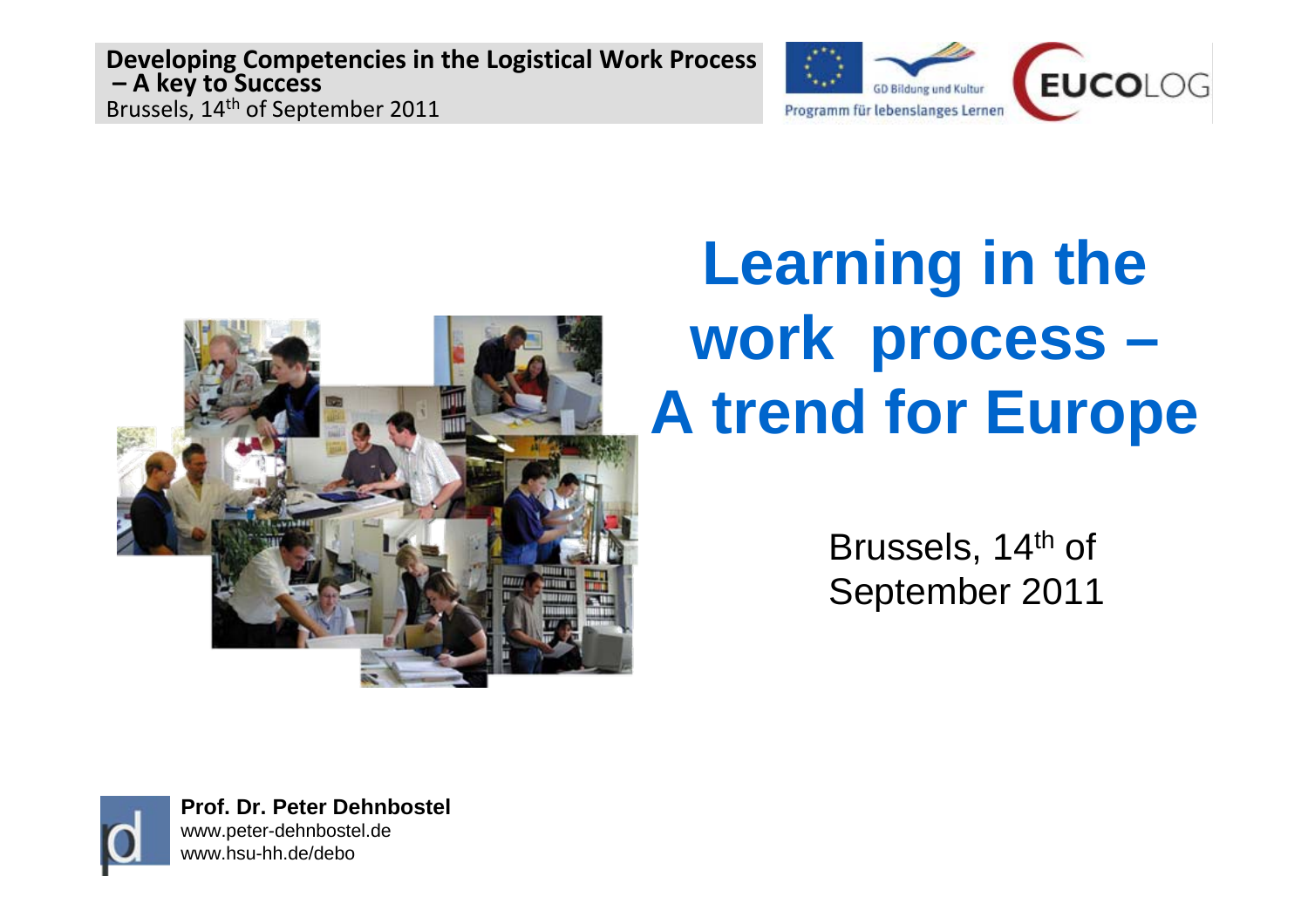

**www.hsu-hh.de/debo**

## **Entwicklungs- und Forschungsprojekte**

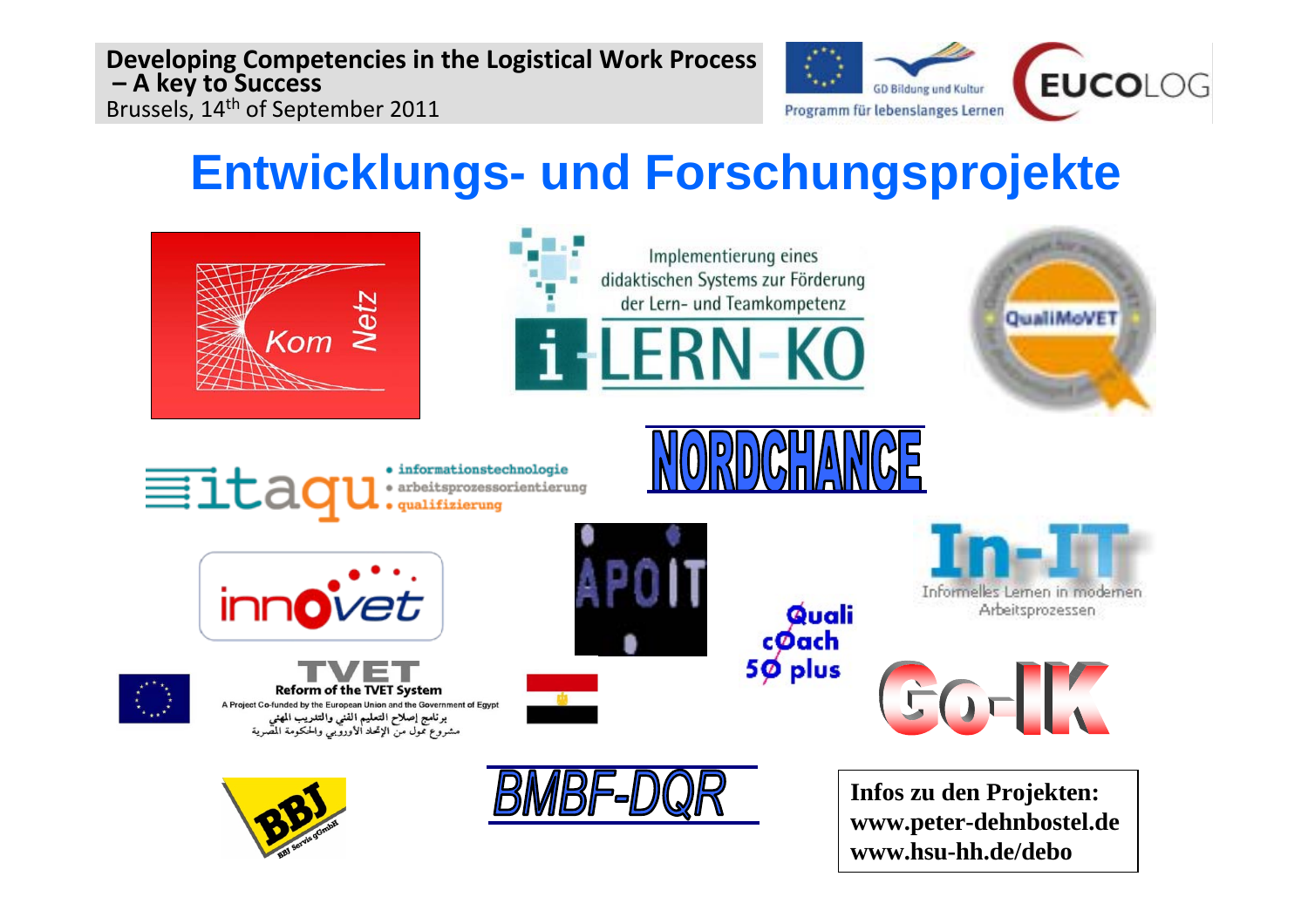

## **Learning in the work process – A trend for Europe**

- **1. Background and Situation**
- **2. Learning Approaches and Concepts**
- **3. Necessities: Recognition and Accreditation**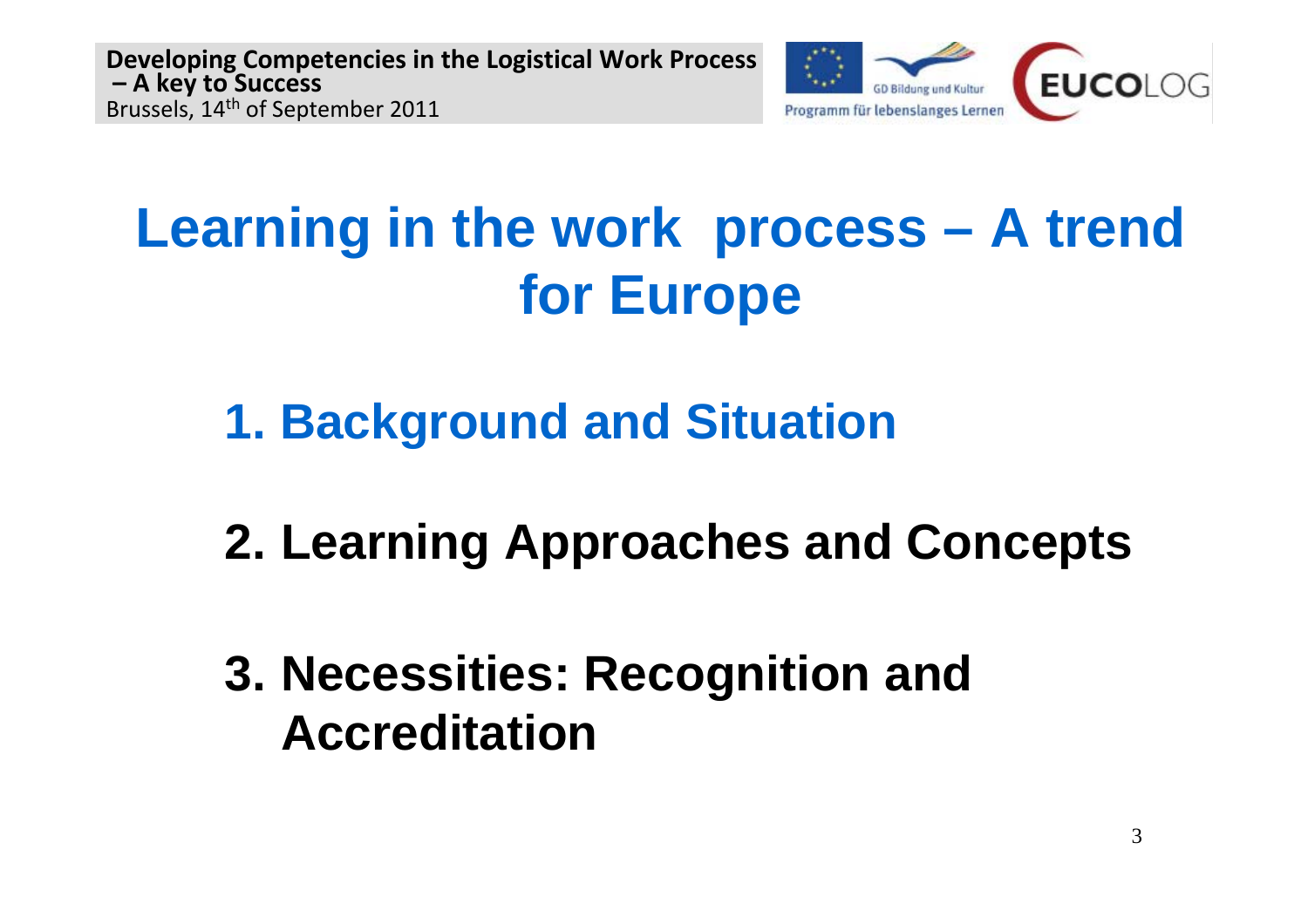

## **Formal and informal competences**

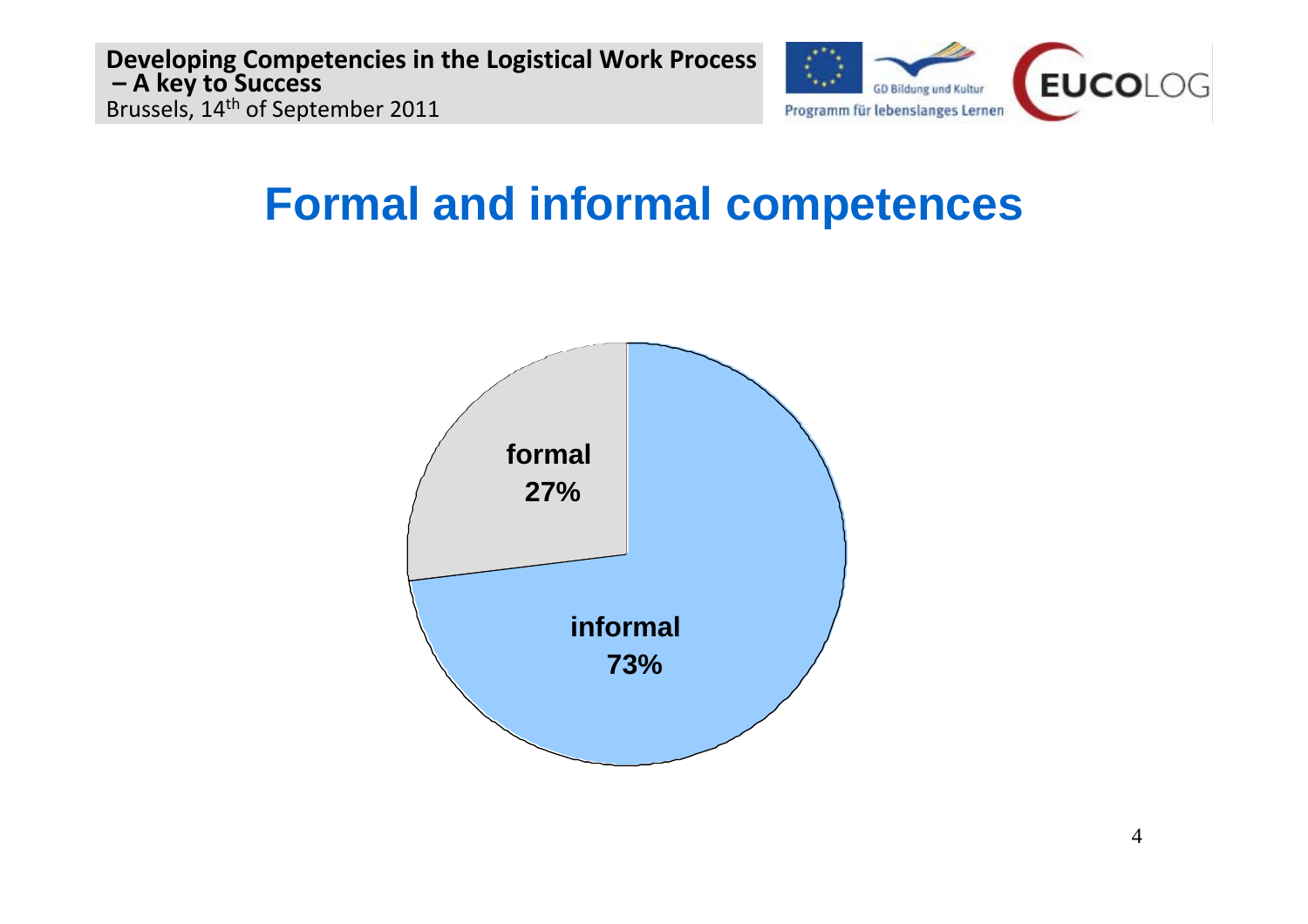

## **Kinds of learning and knowledge in enterprises**

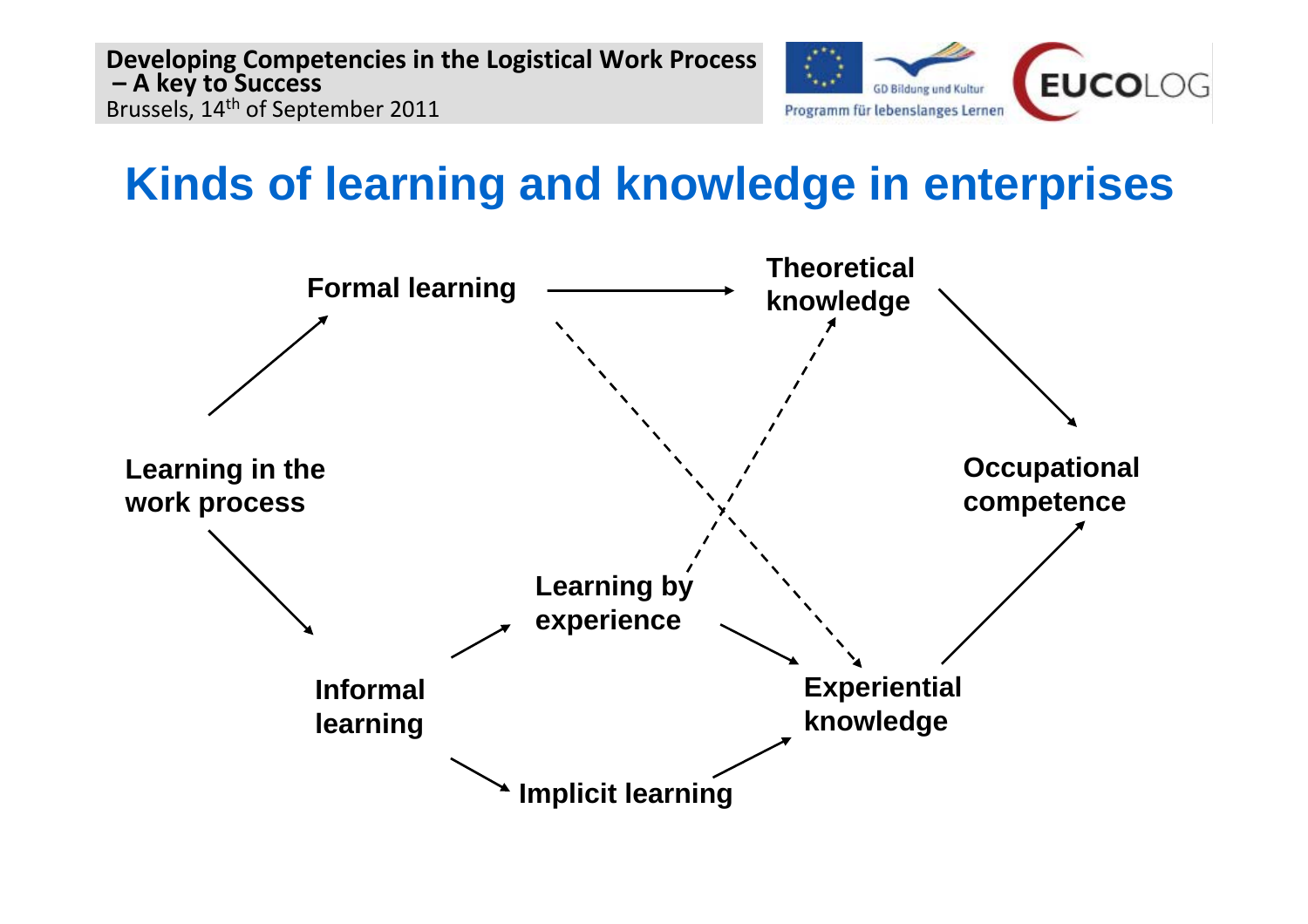

## **Learning Bay**

**Attributes of a learning bay:**

- **Located amidst real work life**
- **Integrates work and learning**
- **Learning and working with the team**
- **Working infrastructure connected to learning infrastructure**
- **Connection between informal and formal learning**



**line**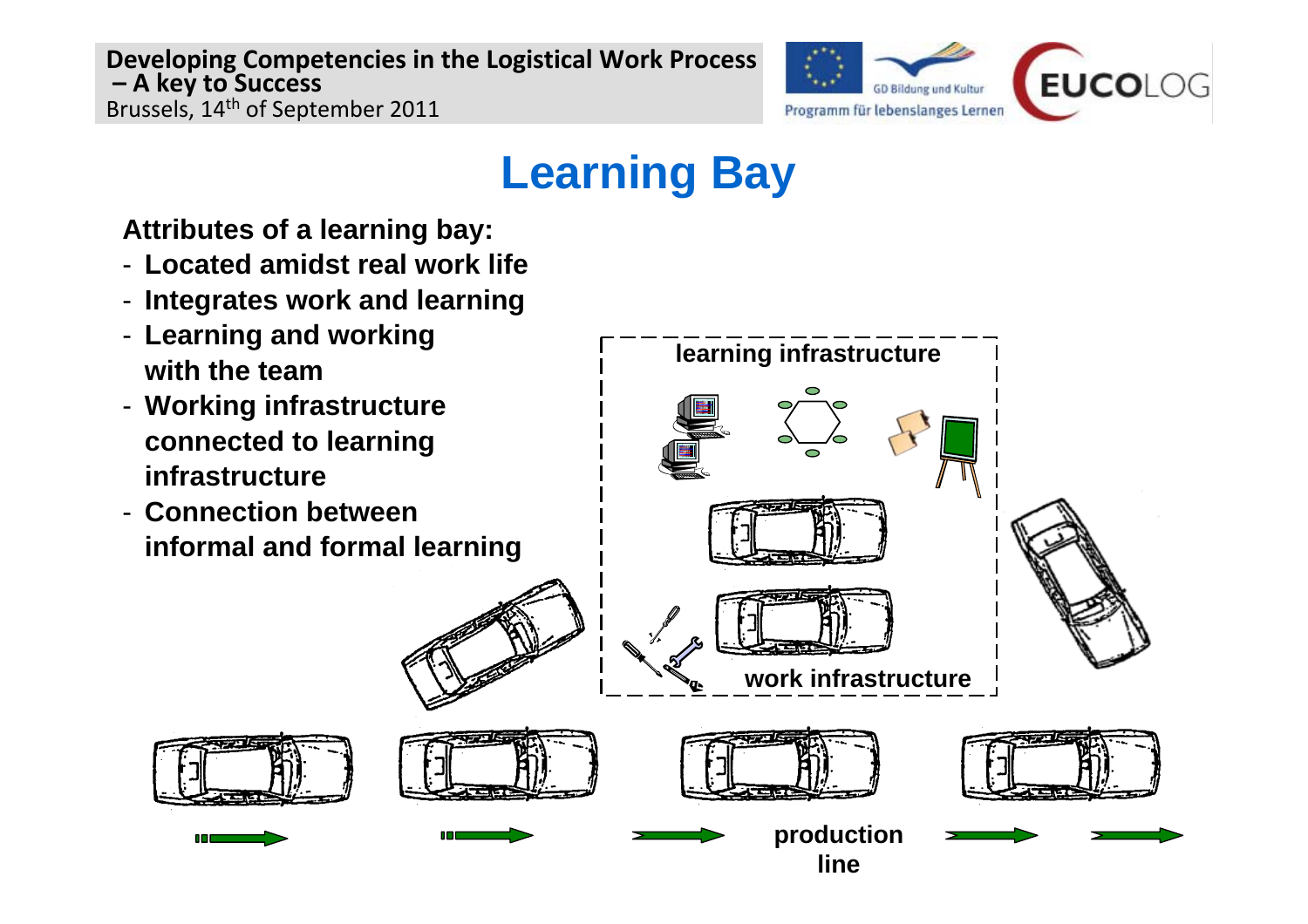

### **Organisational Typology of Company Based Learning**

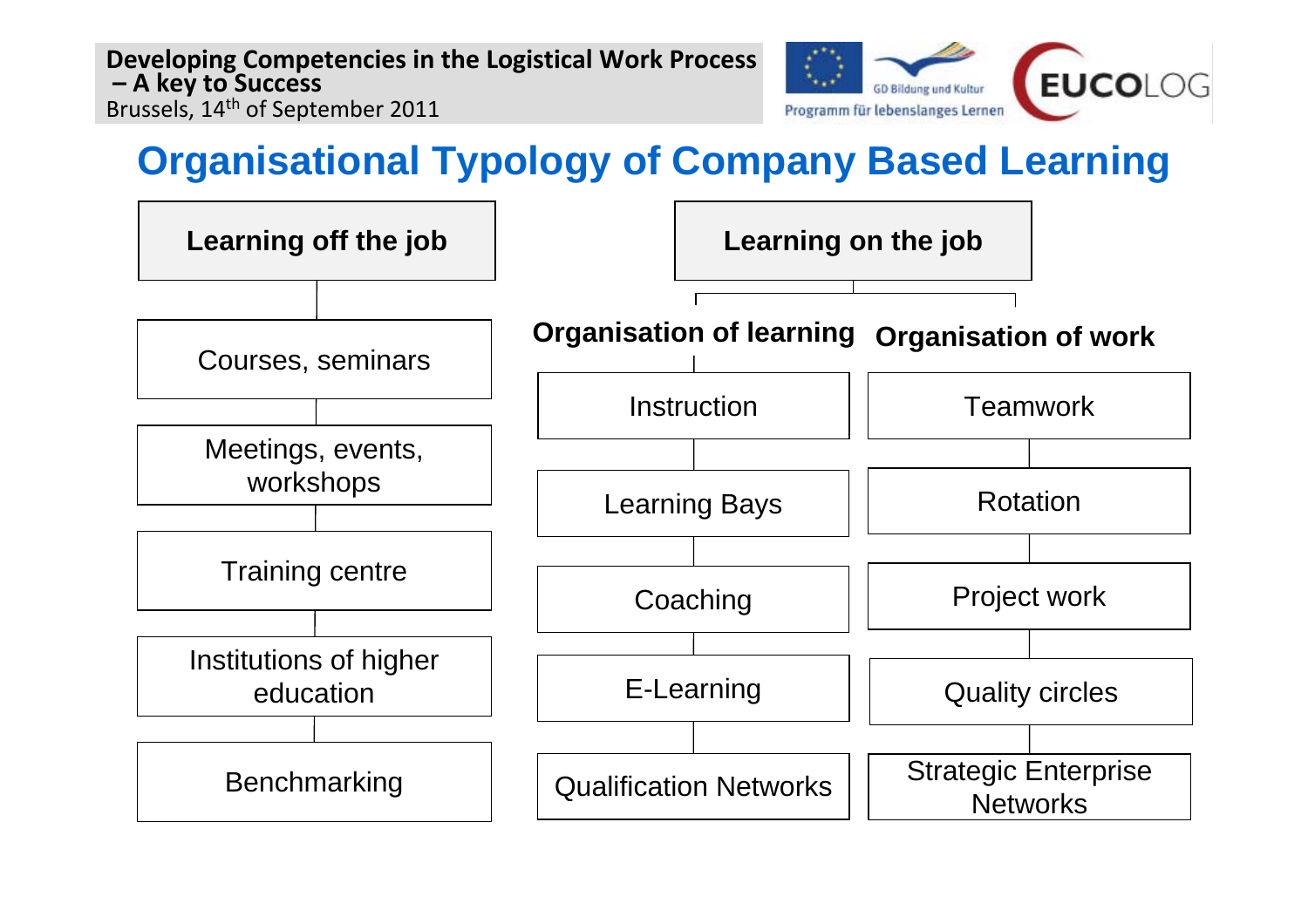

## **Learning in the work process – A trend for Europe**

## **1. Background and Situation**

**2. Learning Approaches and Concepts**

**3. Necessities: Recognition and Accreditation**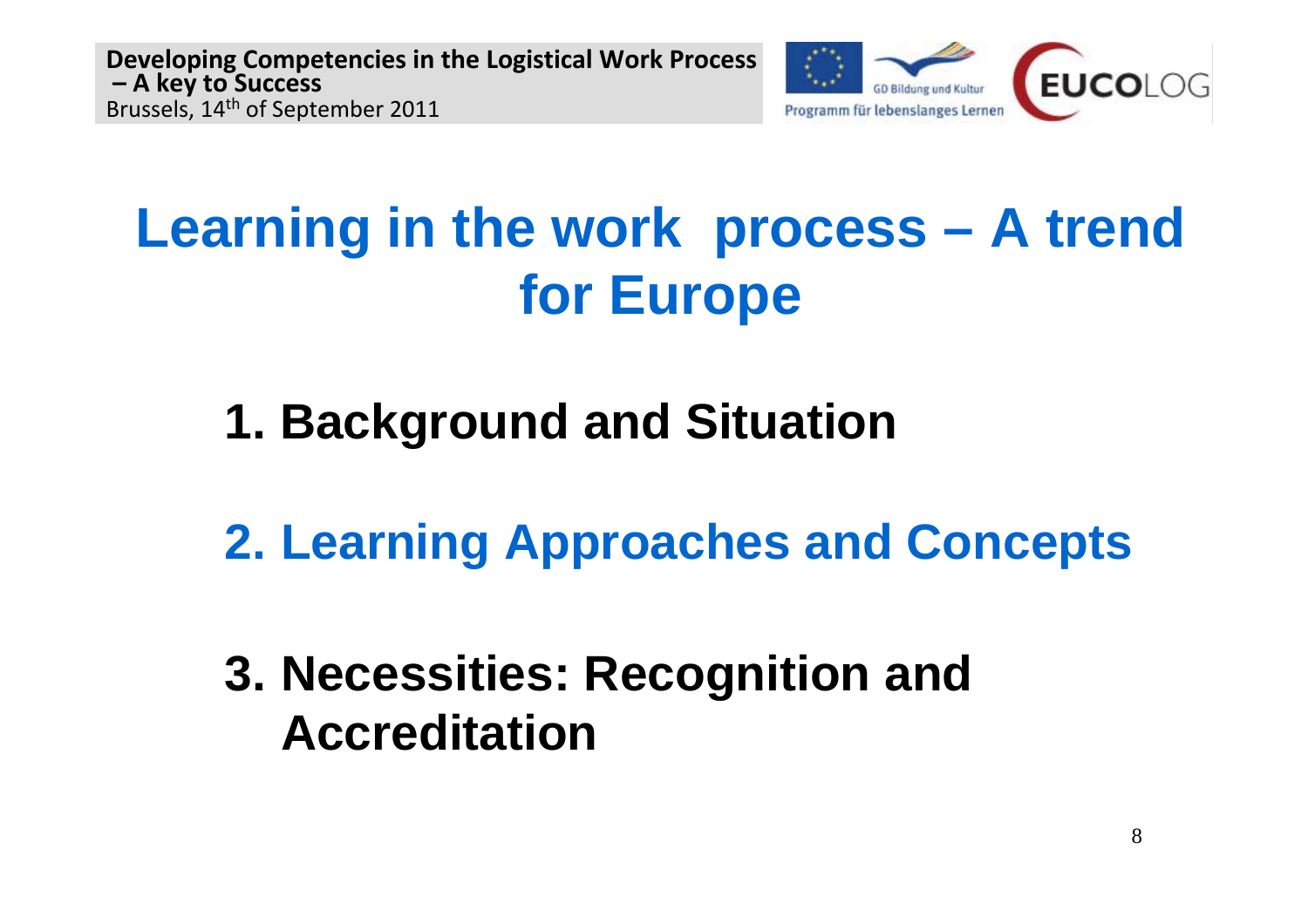

## **Occupational Competence**

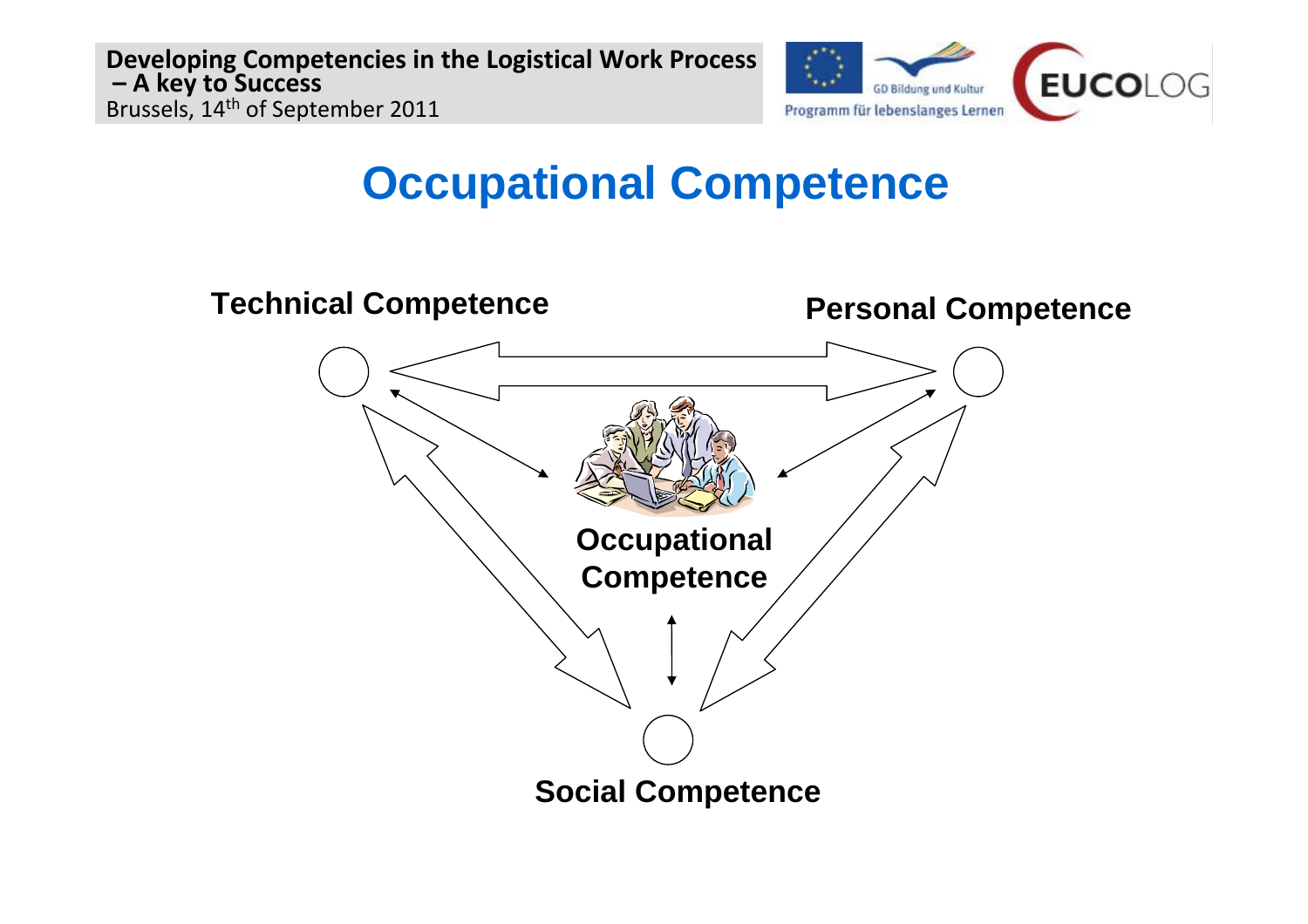

#### **Nürnberger Trichter**



#### **Constructivist Learning**

*"You can't teach a man anything, you can only help him, to discover it within himself."*

*(Galileo Galilei, 1564-1642)*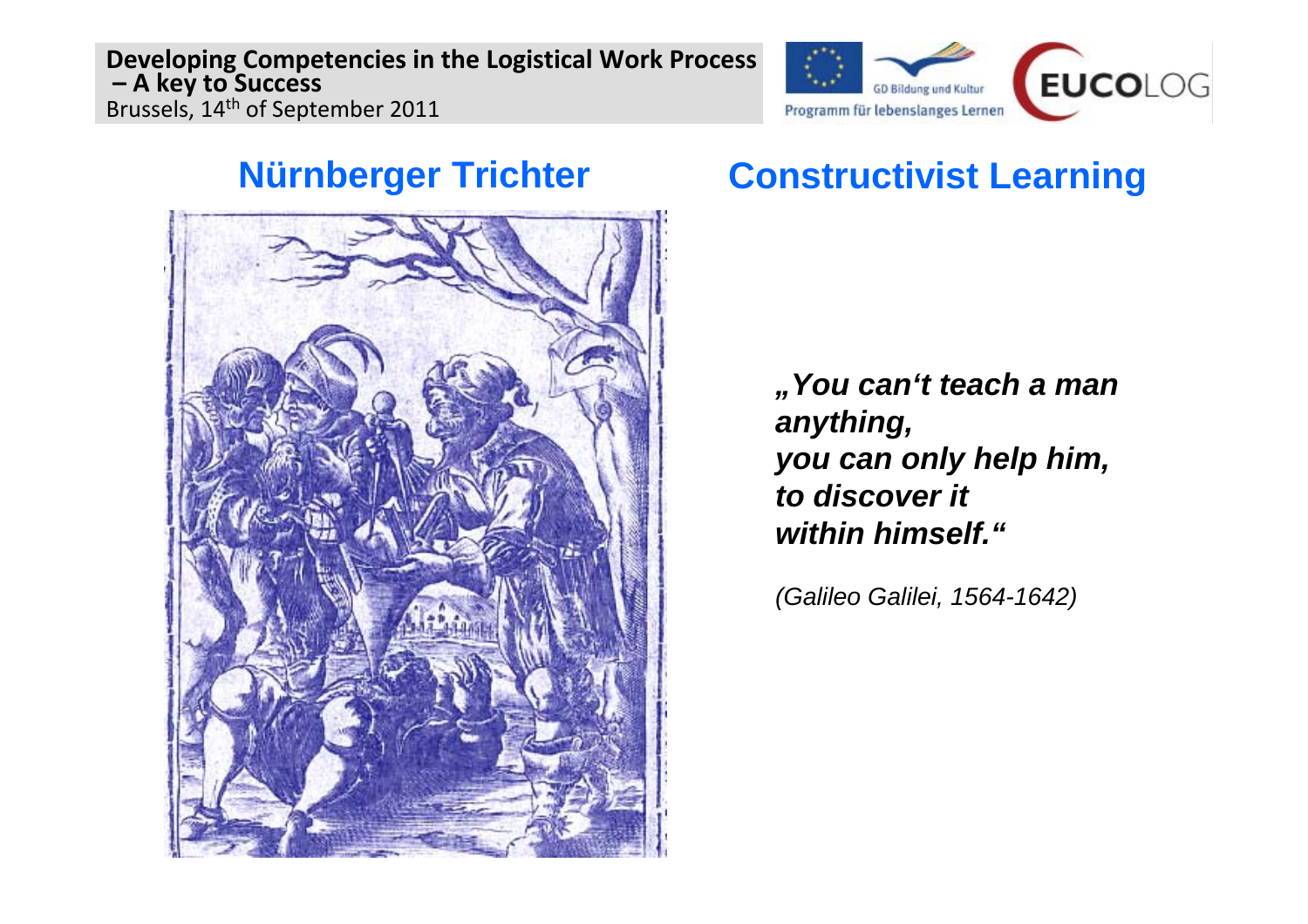

## **Instructivist Concept of teaching and learning**

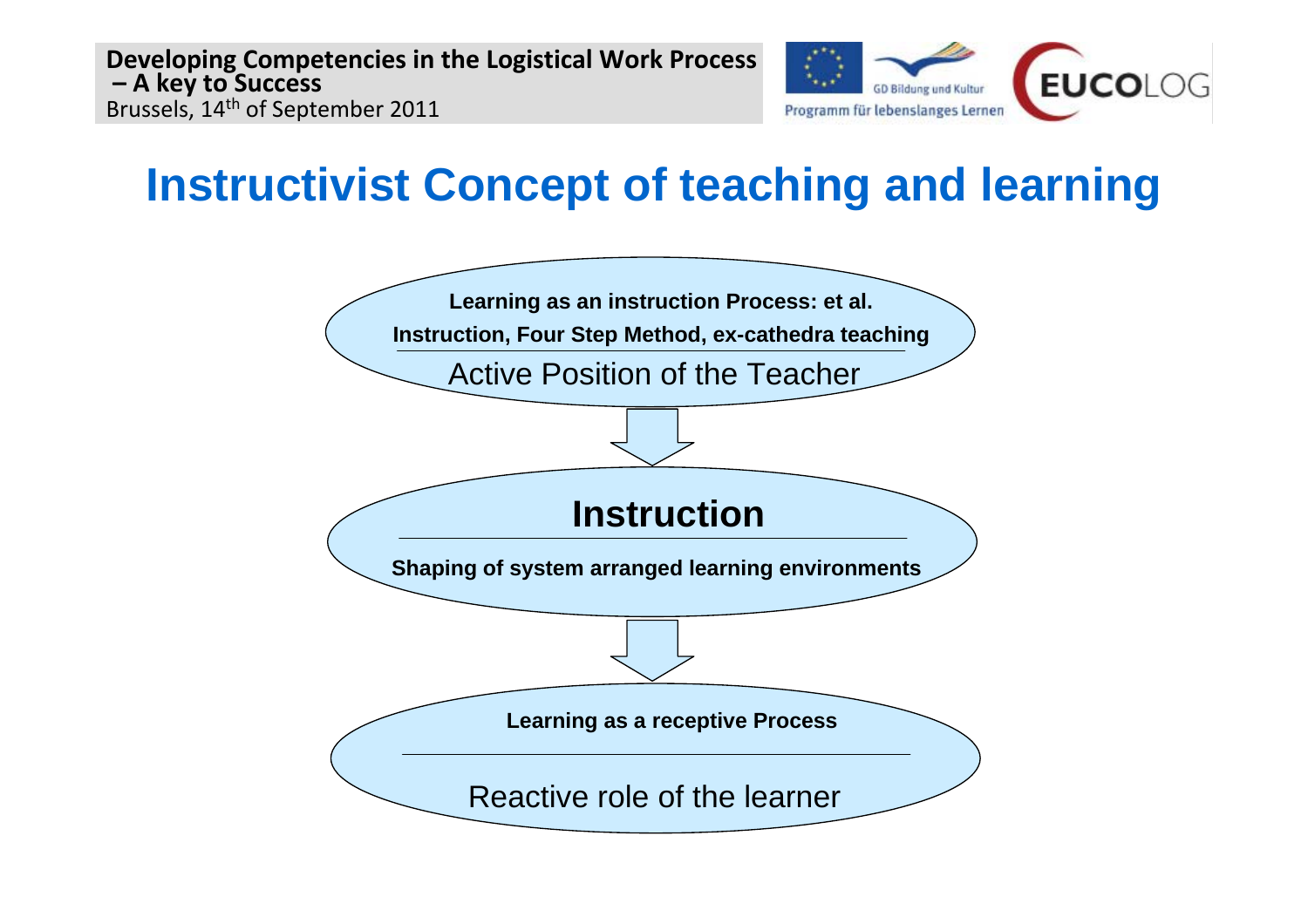

## **Constructivist Concept of Teaching and Learning**

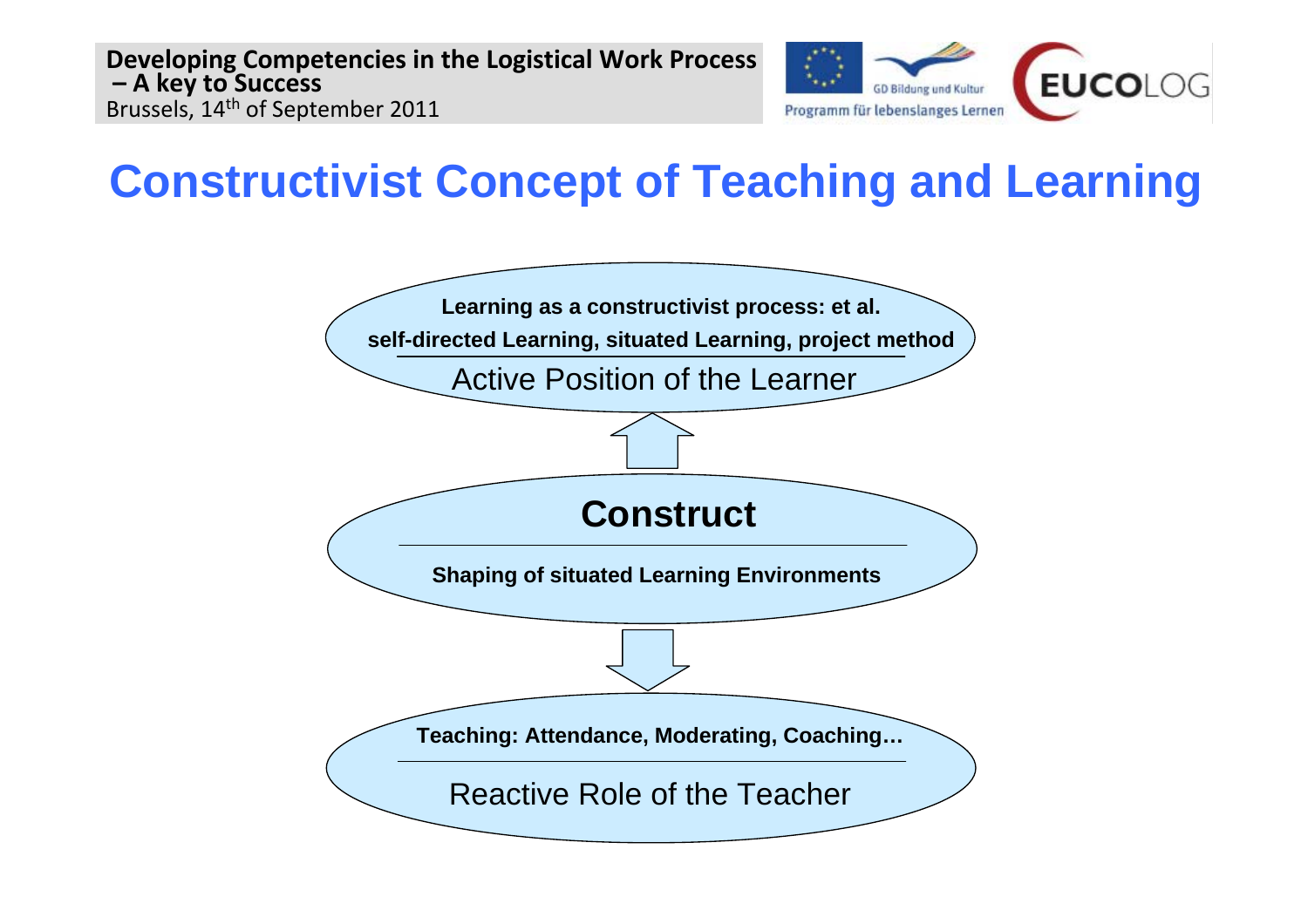

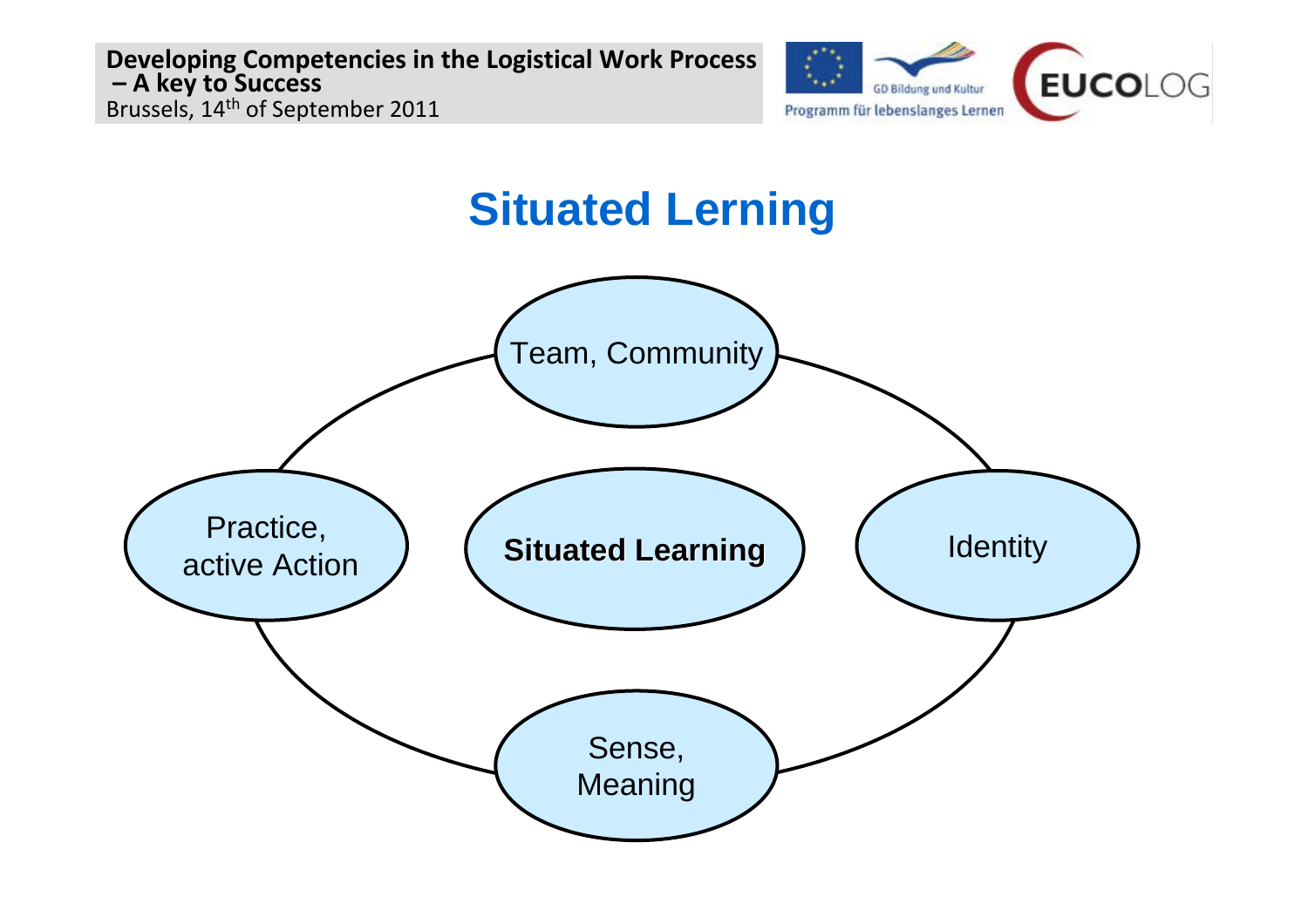

## **Learning in the work process – A trend for Europe**

- **1. Background and Situation**
- **2. Learning Approaches and Concepts**

**3. Necessities: Recognition and Accreditation**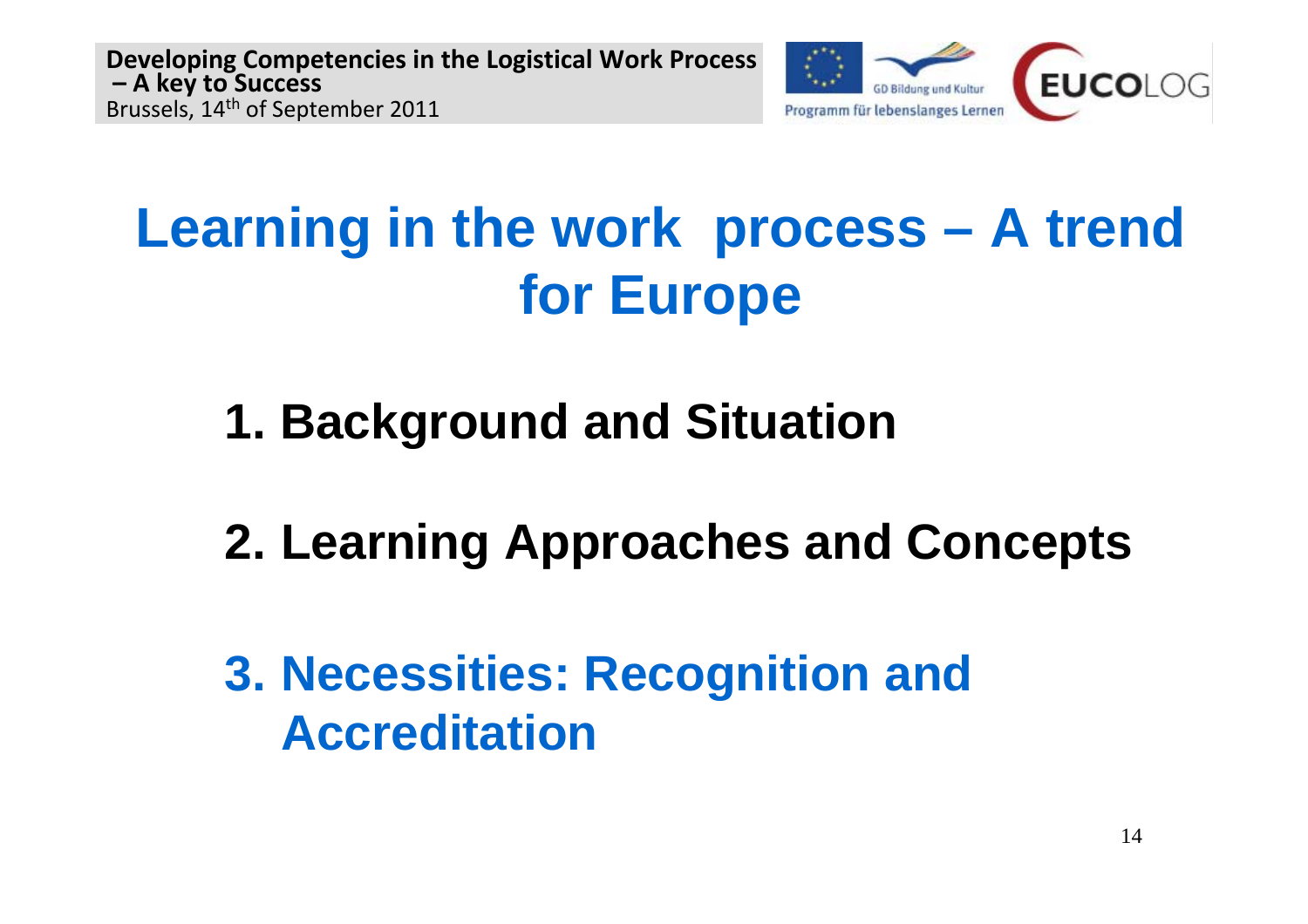

## **Recognition and Accreditation of informal and non-formal learning**

| <b>Recognition in the</b><br>workplace and labour                                                |    | Recognition and accreditation in formal education<br>systems                                                                   |  |                                                                                                           |  |
|--------------------------------------------------------------------------------------------------|----|--------------------------------------------------------------------------------------------------------------------------------|--|-----------------------------------------------------------------------------------------------------------|--|
| market                                                                                           |    | <b>Recognition and/or</b><br>accreditation                                                                                     |  | <b>Accreditation</b>                                                                                      |  |
| 1. Employee interviews, job<br>references, assessment<br>processes                               |    | 1. Examinations for the<br>gifted, with access to<br>vocational and general                                                    |  | 1. Professionally acquired<br>competences credited in<br>further education studies                        |  |
| 2. Competence records,<br>analyses, grids, patterns,<br>inventories                              | 2. | courses of study<br>Access to study without<br>school leaving<br>examination                                                   |  | 2. External examinations to<br>confirm recognition of<br>educational / further<br>educational occupations |  |
| 3. Diagnostic, personnel<br>and labour analysis<br>processes<br>4. Certificate of<br>manufacture | 3. | Statutory procedures for<br>the recognition of<br>vocational prepatory<br>training as far as<br>equivalence of<br>certificates |  |                                                                                                           |  |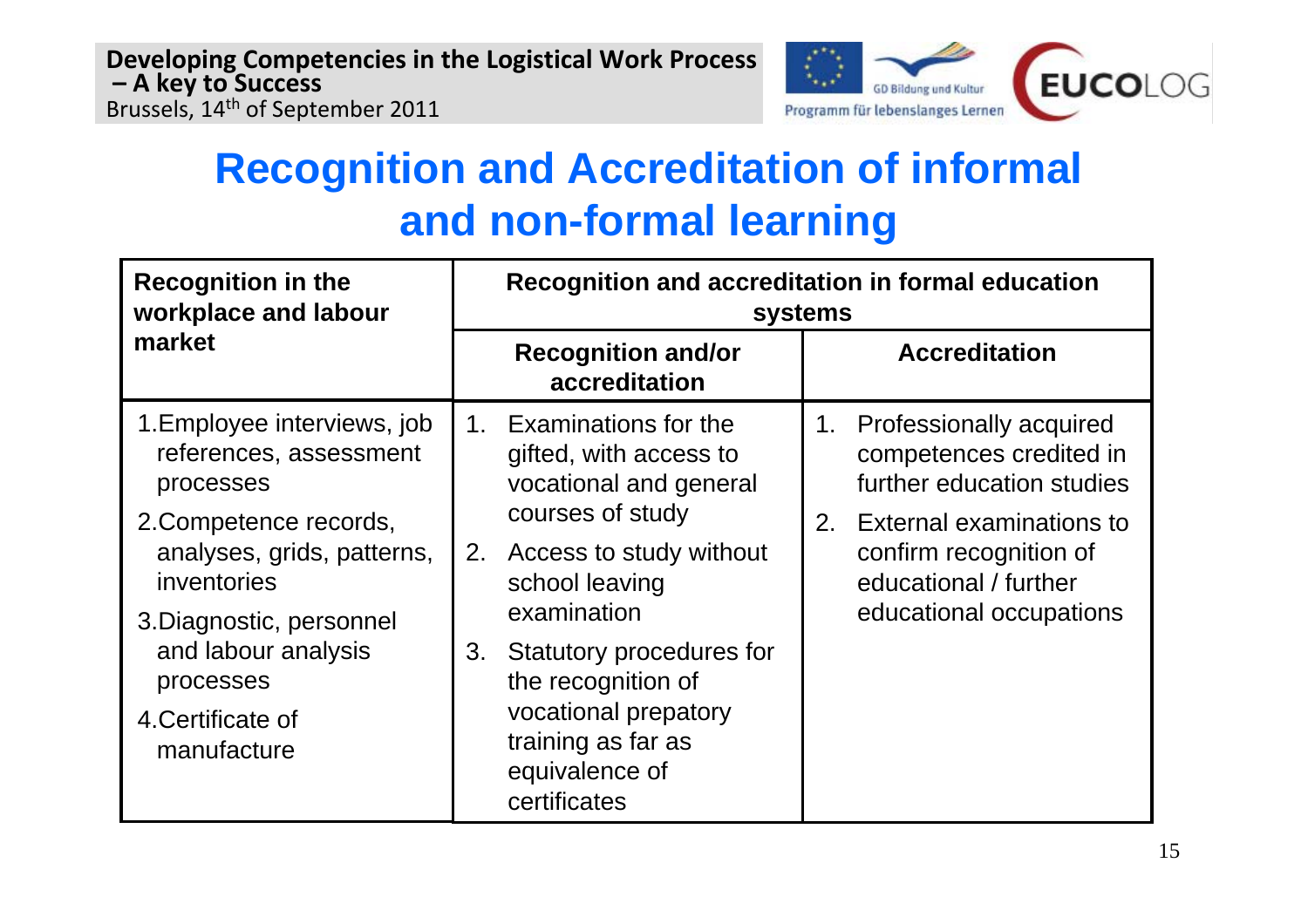

### **Validation of informal and non-formal learning**

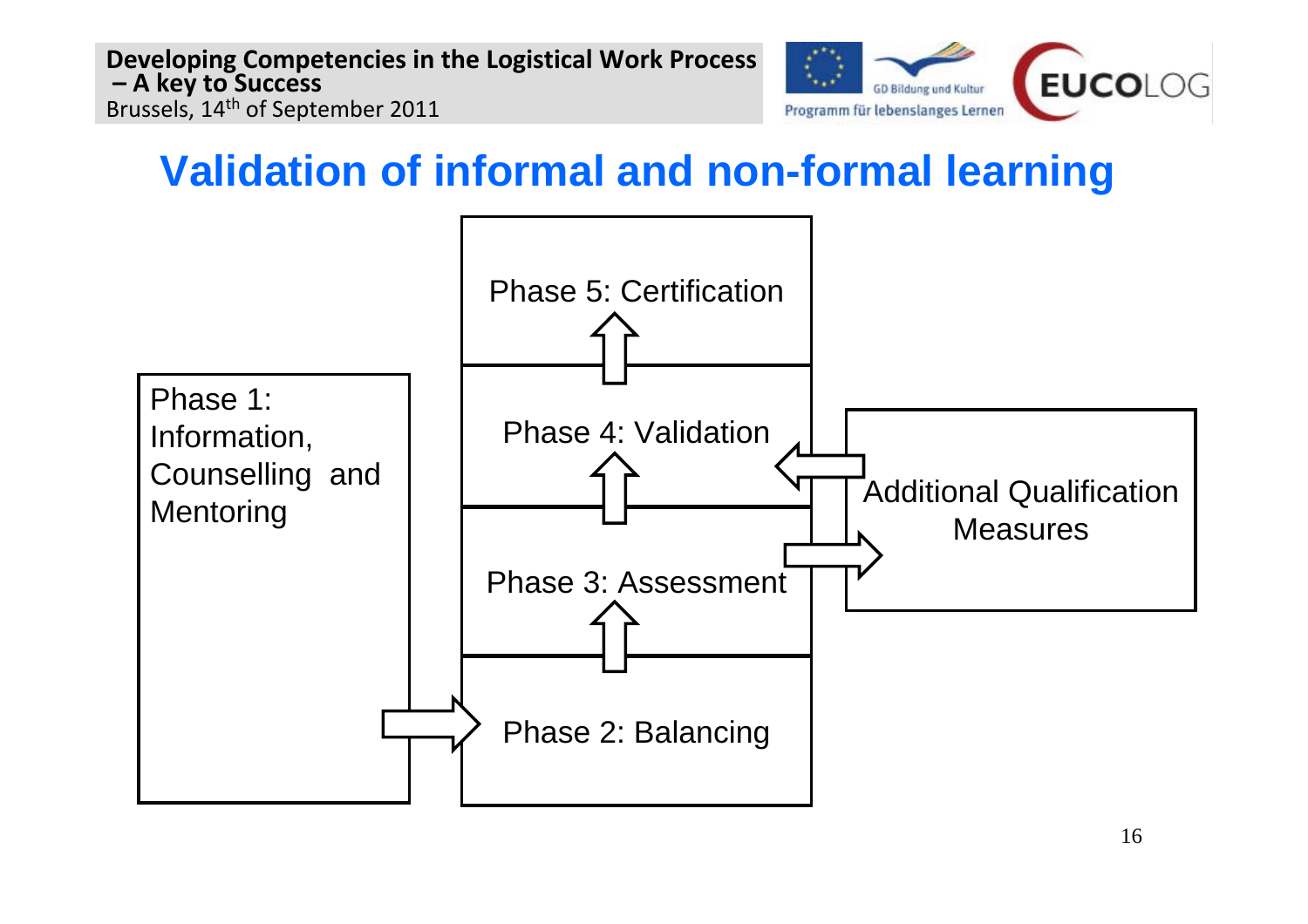

#### **Recognition of non-formal and Informal Learning**